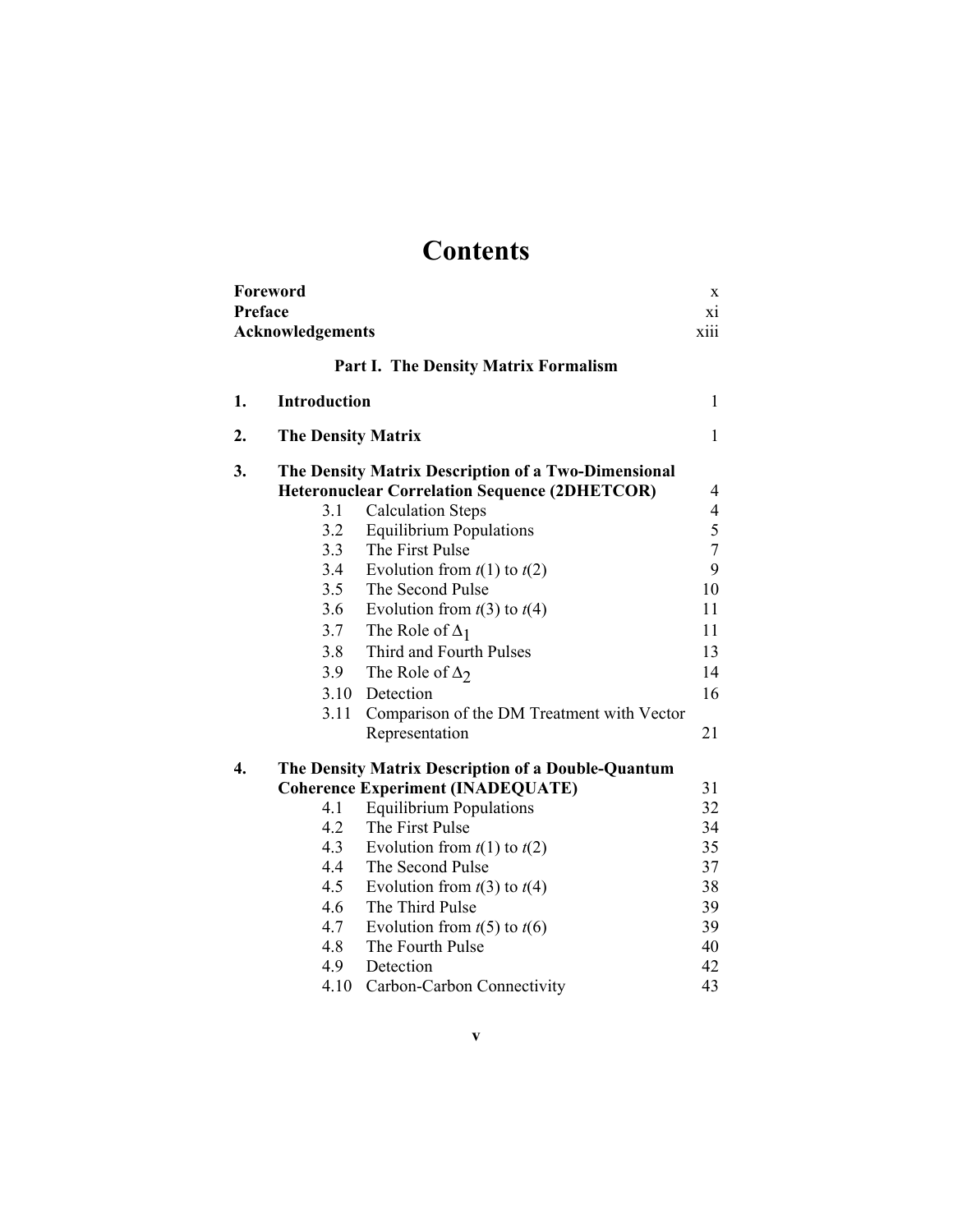| 5. |                             | <b>Density Matrix Description of COSY (Homonuclear</b> |    |
|----|-----------------------------|--------------------------------------------------------|----|
|    |                             | <b>COrrelation SpectroscopY)</b>                       | 45 |
|    | 5.1                         | <b>Equilibrium Populations</b>                         | 45 |
|    |                             | 5.2 The First Pulse                                    | 46 |
|    |                             | 5.3 Evolution from $t(1)$ to $t(2)$                    | 46 |
|    |                             | 5.4 The Second Pulse                                   | 46 |
|    |                             | 5.5 Detection                                          | 49 |
| 6. |                             | <b>COSY</b> with Phase Cycling                         | 52 |
|    | 6.1                         | Comparison with the Previous Sequence                  | 52 |
|    |                             | 6.2 The Second Pulse                                   | 53 |
|    |                             | 6.3 Detection                                          | 57 |
| 7  | <b>Conclusion of Part I</b> |                                                        | 59 |
|    |                             | <b>Part II. The Product Operator Formalism</b>         |    |
| 1. | Introduction                |                                                        | 60 |

| 2. | <b>Expressing the Density Matrix in Terms of</b><br><b>Angular Momentum Components</b>        | 60 |
|----|-----------------------------------------------------------------------------------------------|----|
| 3. | Describing the Effect of a Pulse in Terms of<br><b>Angular Momenta</b>                        | 62 |
| 4. | An Unsuccessful Attempt to Describe a Coupled<br><b>Evolution in Terms of Angular Momenta</b> | 65 |
| 5  | <b>Product Operators (PO)</b>                                                                 | 67 |
| 6. | <b>Pulse Effects (Rotations) in the Product</b><br><b>Operator Formalism</b>                  | 70 |
| 7. | <b>Treatment of Evolutions in the Product</b><br><b>Operator Formalism</b>                    | 74 |
| 8. | <b>Refocusing Routines</b>                                                                    | 77 |
|    |                                                                                               |    |